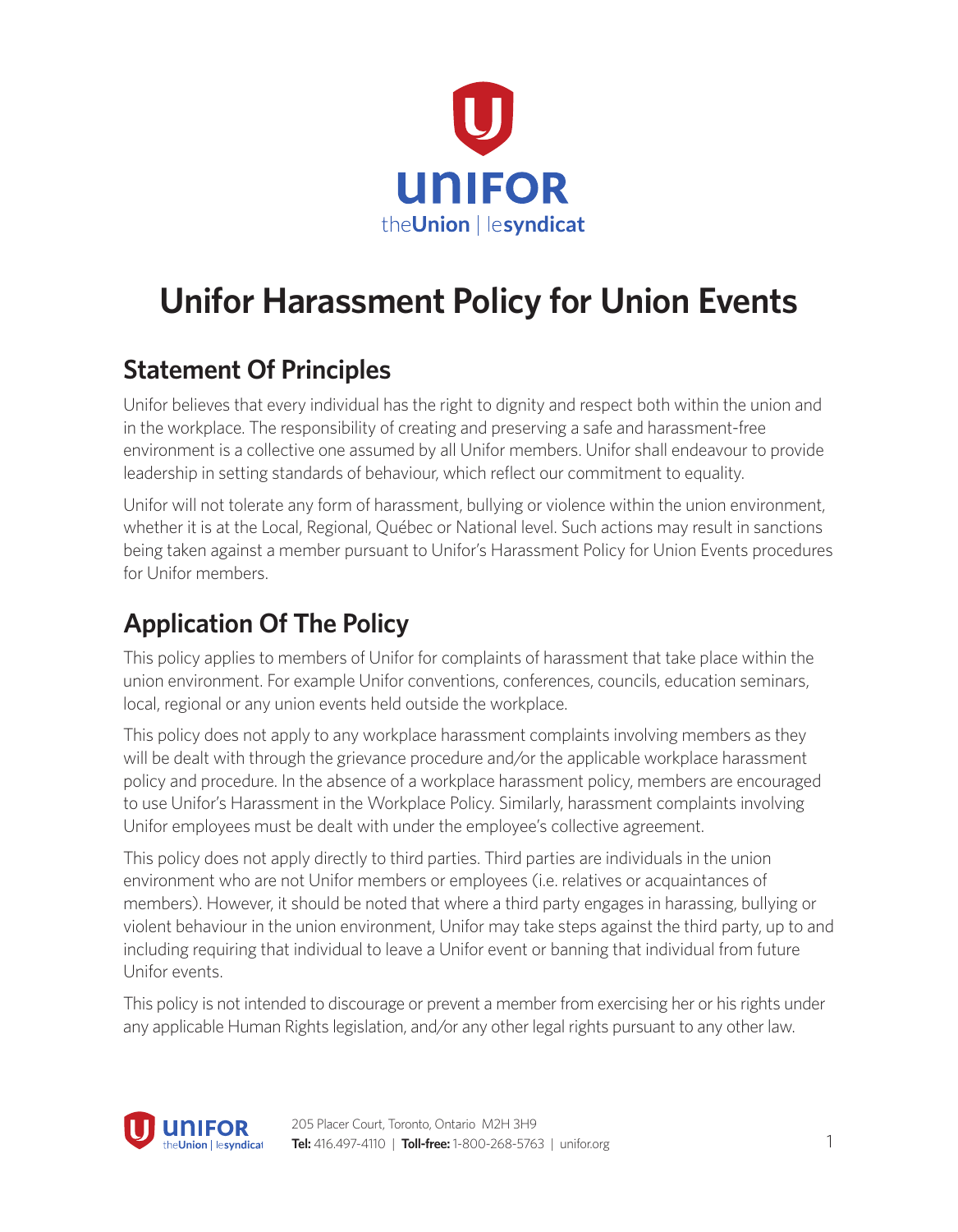# **Definitions**

**Union Environment** – For the purposes of this policy, union environment means any Unifor event and/or any event in which a member is participating on behalf of Unifor including but not limited to conventions, meetings, seminars, councils, courses and conferences whether it be at the Local, Regional, Québec or National level.

**Harassment** – Harassment is an expression of perceived power and superiority by the harasser(s) over another person or group, based on their: sex, race, creed, colour, religion, ethnic origin, place of origin, sexual orientation, political affiliation, gender identity, gender expression, marital status, family status, disability, language, age, conviction for which a pardon has been granted, social and economic class, or activism and participation in the union.

Harassment is unwelcome, unwanted, and uninvited; it may be expressed verbally or physically; it is usually coercive, and it can occur as a single incident or on a repeated basis. It comprises actions, attitudes, language or gestures, which the harasser knows, or reasonably ought to know, are abusive, unwelcome, or wrong. It may include but is not limited to:

- Unwelcome remarks, jokes, innuendoes, taunts, or other discriminatory communication in any media;
- Insulting or malicious gestures or practical jokes which cause someone embarrassment or discomfort;
- Ridiculing, degrading or expressing hatred or intolerance, whether verbally, in writing or physically;
- Display of offensive or pornographic material/pictures, graffiti, or other materials
- Placing unreasonable limitations on someone because of a perceived need (e.g., disability, pregnancy, etc.);
- Leering (sexually suggestive staring);
- Defamation of religious imagery;
- Mockery of religious practices, customs or religious wear;
- Demands for sexual favours;
- Unnecessary physical contact such as touching, patting, or pinching;
- Making comments about one's appearance or personal life; or
- Expressing or promoting racial hatred.

**Bullying and personal harassment** – Bullying and personal harassment are defined as deliberate actions, mobbing, offensive, malicious and/or cruel behaviour with the aim to humiliate, intimidate, undermine, or destroy the character or confidence of an individual or group of individuals. Bullying and personal harassment may include an abuse of power or perceived power by one person or group over another that degrades an individual. Bullying behaviour is often persistent and part of a pattern, but it can also occur as a single incident. It is usually carried out by an individual, who ought reasonably to have known that her/his actions are unwelcome or unwanted. It can also be an aspect of group behaviour. The policy includes any member in any type of relationship, for example domestic, intimate, common law partnerships.

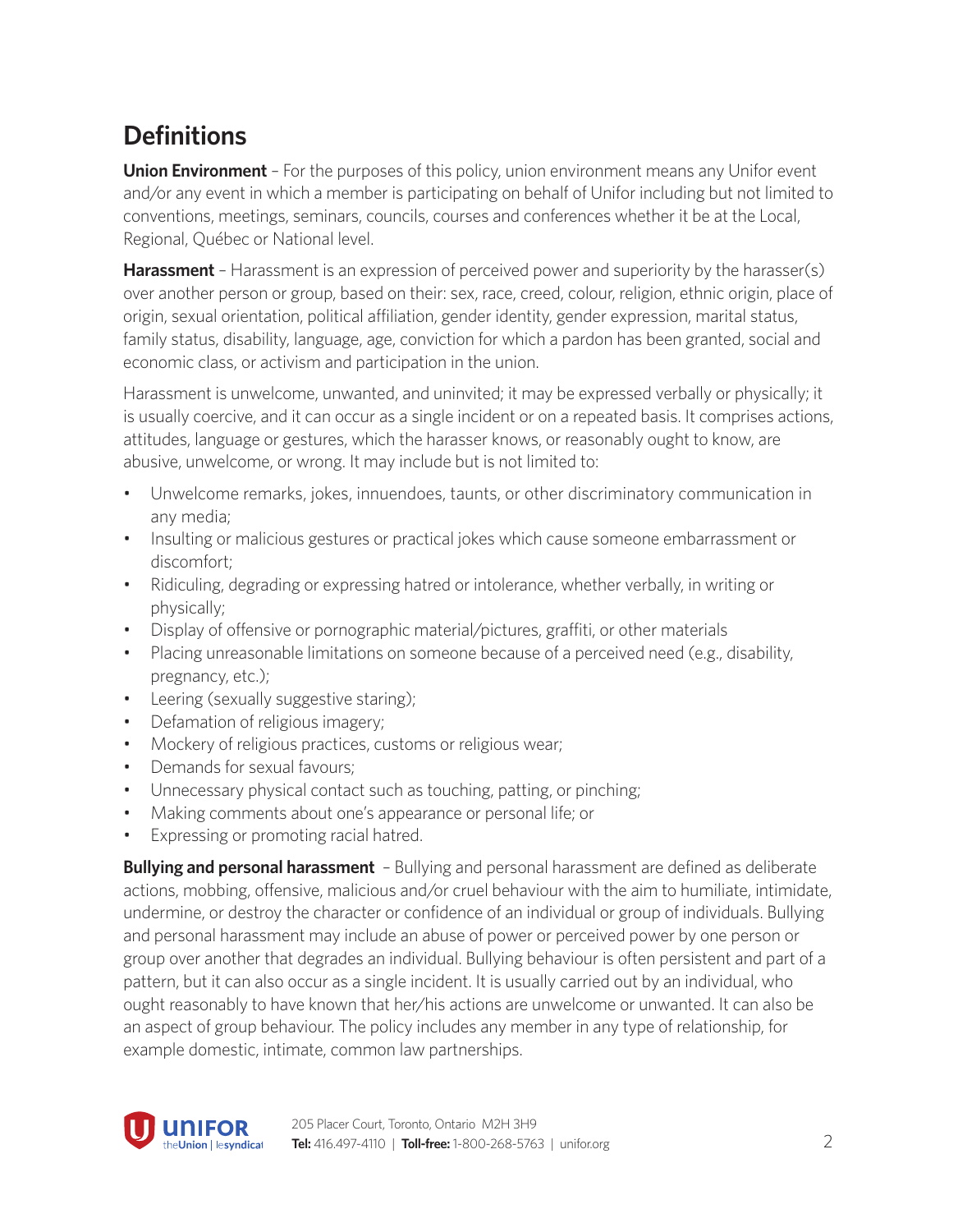Some examples of bullying and personal harassment include but are not limited to:

#### **Verbal communication**

- Abusive and offensive language;
- Insults;
- Teasing; or
- Spreading rumour and innuendo

#### **Psychological manipulation**

- Unfair blame for mistakes;
- Deliberate exclusion;
- Practical jokes;
- Belittling or disregarding opinions or suggestions; or
- Public criticism

It is understood that using any form of media in verbal communication or in psychological manipulation as stated above constitutes bullying and/or psychological harassment.

Context is important in understanding bullying, particularly verbal communication. There is a difference between friendly insults exchanged by long-time work colleagues and comments that are meant to be, or are taken as demeaning.

**Union environment violence** – For the purposes of this policy, violence is defined as any physical assault or threat of physical assault occurring in the union environment. This policy covers any person accompanying a Unifor member attending a Unifor event.

Examples of union environment violence include, but are not limited to:

- Striking, punching, slapping, or assaulting another person;
- Fighting or challenging another person to fight;
- Grabbing, pinching, or touching another person in an unwanted way, whether sexually or otherwise;
- Engaging in dangerous, threatening or unwanted horseplay;
- Possession of firearms, explosives, or other weapons that are intended by their design to inflict fatal injury;
- Threatening harm or harming another person, or any other action or conduct that implies the threat of bodily harm;
- Stalking (i.e., the repeated following, calling or harassing of another person combined with making of a verbal, written or implied threat of harm); or
- Any other act that would arouse fear in a reasonable person in the circumstance.

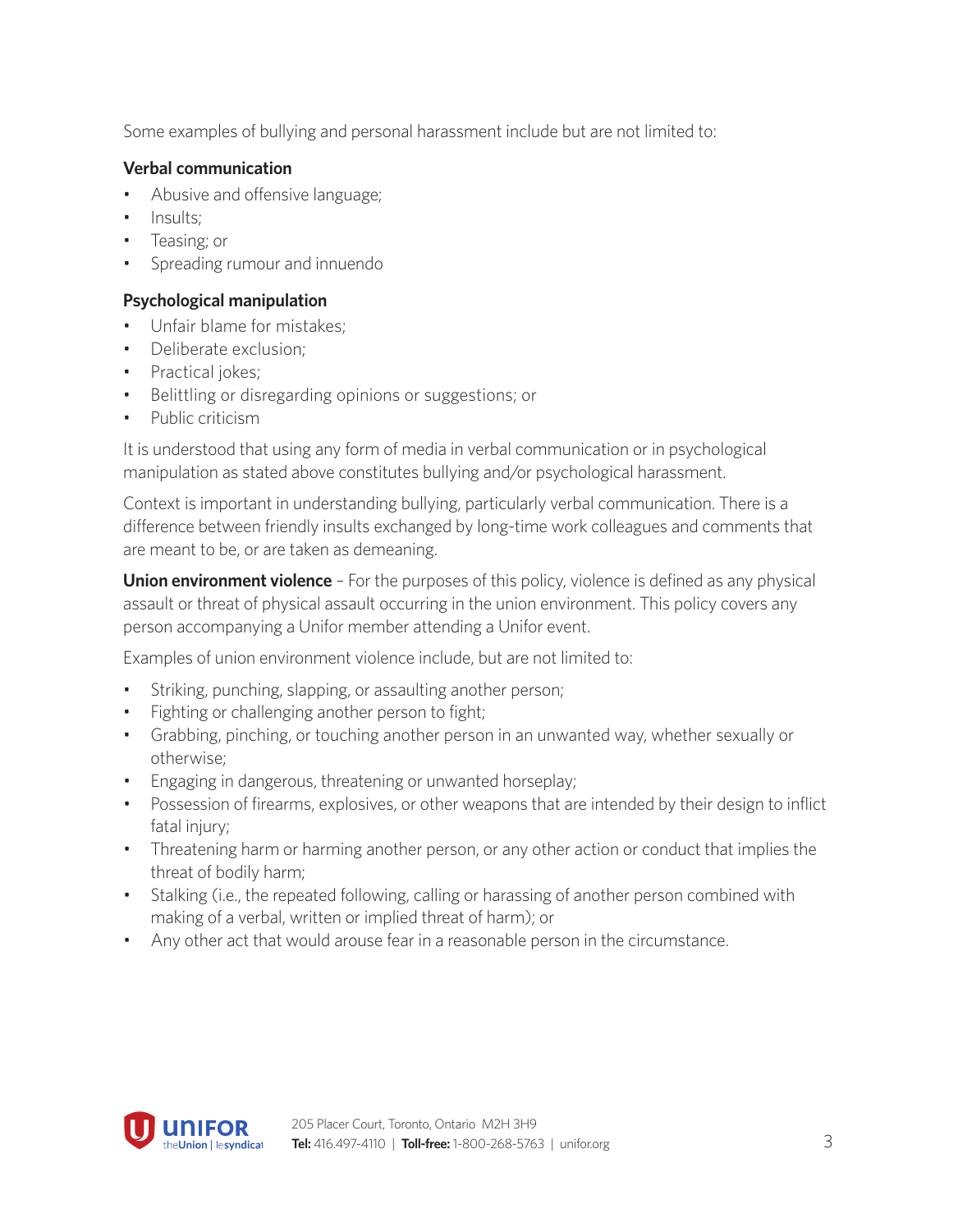### **Procedures for Unifor Members**

### **1. GENERAL PROVISIONS**

- (a) The following procedures apply to any incidents of harassment, bullying and union environment violence that occur within the union environment, as defined in Unifor's Harassment Policy for Union Events.
- (b) Unifor will not disclose a Complainant's or Respondent's name, or any circumstances related to a complaint, to anyone, except as necessary to investigate a complaint or take disciplinary/corrective action related to the complaint, or as required by law. Unifor members, staff, officers and independent investigators or mediators (if any)involved in a complaint, are reminded to keep all information confidential, except in the above circumstances.

### **2. NFORMAL/EARLY RESOLUTION STAGE**

- (a) Where a Complainant believes that they have been subjected to harassment, bullying or union environment violence, they are encouraged to clearly and firmly make known to the alleged harasser that the behaviour is objectionable and must stop. Unifor recognizes, however, that in certain instances such action may not be appropriate or advisable.
- (b) The Complainant may ask a member of Unifor's local executive or another trusted union member for their assistance in resolving the situation informally.
- (c) Unifor functions include seminars/courses, conventions, council meetings, etc. Unifor shall also have designated ombudspeople to respond to incidents of harassment. Ombudspeople are responsible for attempting to resolve complaints informally and quickly at the event or as soon as possible thereafter, but do not have any formal responsibilities beyond that.
- (d) Unifor local and/or industry council union events include meetings, conferences, social events, etc. The local and/or the industry council shall also have designated ombudspeople to respond to incidents of harassment. Ombudspeople are responsible for attempting to resolve complaints informally and quickly at the event or as soon as possible thereafter, but do not have any formal responsibilities beyond that.
- (e) For National and Canadian Council Unifor events (refer to section c), the National President shall appoint the ombudspeople. Ombudspeople may include National Staff. In appointing ombudspeople, the size of the event, along with diversity, gender and language shall be taken into consideration.
- (f) For Regional or Québec Unifor events (refer to section c), the Regional or Québec Director shall appoint the ombudspeople. Ombudspeople may include National Staff. In appointing ombudspeople, the size of the event, along with diversity, gender and language shall be taken into consideration.
- (g) For Unifor Local and/or Industry Council events (refer to section d), the Local Union President or the Industry Council Chair(s) shall appoint the ombudspeople. In appointing

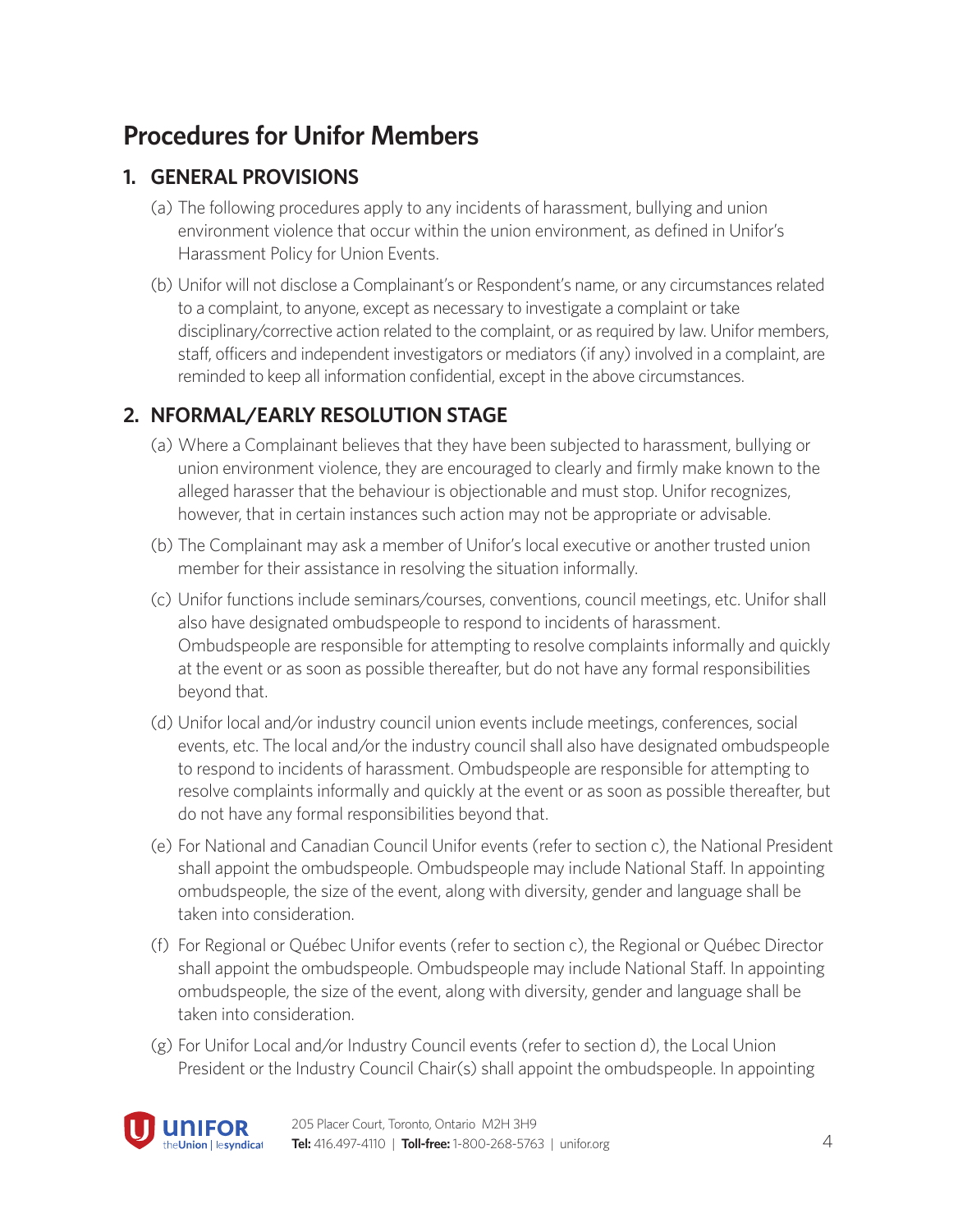ombudspeople, the size of the event, along with diversity, gender and language shall be taken into consideration.

- (h) Possible resolutions at this stage include, but are not limited to, apologies, reprimands and possible expulsions from the event at which the incident/s occurred (including the expulsion of third parties). Where the safety of any individual is compromised or a criminal act is alleged to have occurred, the appropriate authorities shall also be contacted.
- (i) If the incident is successfully resolved at this stage, the Ombudsperson shall advise the appropriate Regional or Québec Director or the National or Local President or the Industry Council Chair(s) of the incident and no further action shall be required.
- (j) Ombudspeople will receive the appropriate training through the national office.

### **3. FORMAL COMPLAINT STAGE**

- (a) Where a complaint cannot be resolved informally, the Complainant may file a formal complaint in writing to the National Anti-harassment Coordinator at the national office.
- (b) Each Regional or Québec Director shall appoint Regional or Québec Harassment Investigators to respond to formal complaints at the Regional or Québec level that arise under "Unifor's" Harassment Policy for Union Events. In appointing Harassment Investigators, diversity, gender and language shall be taken into consideration. The Investigators shall receive appropriate training with respect to the handling of harassment complaints through the national office.
- (c) The National president shall appoint a National Anti-harassment Coordinator, to direct all harassment complaints as well as Harassment Investigators to respond to formal complaints at the national level that arise under Unifor's Harassment Policy for Union Events. In appointing the coordinator and investigators, diversity, gender and language shall be taken into consideration. They too shall receive appropriate training with respect to the handling of harassment complaints through the national office.
- (d) The complaint must clearly state the facts giving rise to the complaint and refer to the appropriate section of Unifor's Harassment Policy for Union Events, which is alleged to have been violated. The complaint must be filed within 60 days of when the alleged incident(s) occurred. (See attached Complainant's Form).
- (e) The complaint shall be submitted under "confidential seal" to the National Anti-harassment Coordinator, c/o the Unifor National Office, 205 Placer Court, Toronto, ON M2H 3H9.
- (f) The National Anti-harassment Coordinator shall examine the complaint as soon as it is submitted, and shall determine any preliminary or jurisdictional matter, including but not limited to the timeliness of the complaint, the admissibility of the complaint in the circumstances, and whether or not the complaint is frivolous or vexatious. The National Anti-harassment Coordinator has the discretion to extend the time period for filing complaints where s/he deems it appropriate, but will advise the President or the appropriate Regional or Quebec Director.

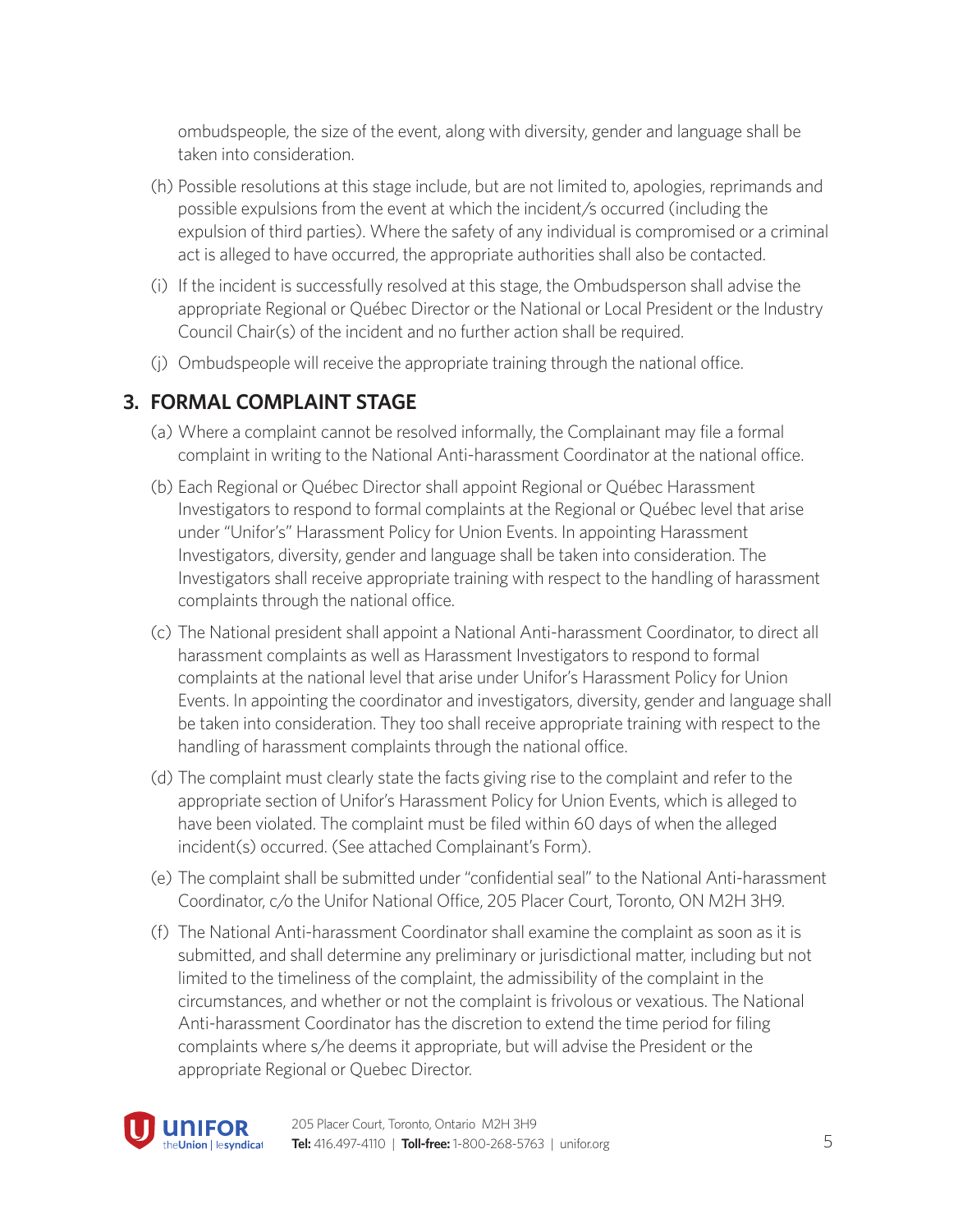- (g) Where the National Anti-harassment Coordinator determines that the complaint is not admissible on preliminary or jurisdictional grounds, it shall inform the Complainant of this decision in writing. The Complainant may appeal a decision with respect to the admissibility of a complaint to the national appeals committee of the National Executive Board, following the process set out in section 7 below.
- (h) Where the National Anti-harassment Coordinator determines that the complaint is admissible, such complaint shall be forwarded to the appropriate Regional or Québec Director who will assign one of the Harassment Investigators to the case. Once appointed, the Regional or Québec Harassment Investigator shall provide a copy of the complaint to the Respondent. The Coordinator will also inform the Respondent of the process and applicable timeframes.
- (i) The Respondent shall have 15 days from the date on which they receive a copy of the complaint to respond to the Harassment Investigator in writing to the allegations in the complaint. (See attached Respondent's Form).
- (j) The Harassment Investigator shall provide a copy of the response to the Complainant.

### **4. MEDIATION STAGE**

- (a) Where appropriate, the Harassment Investigator may determine that a complaint may be best dealt with through mediation between the parties. Mediation should be voluntary on part of the parties.
- (b) The Harassment Investigator shall conduct the mediation. In special circumstances and with the approval of the Regional or Québec Director or National President, an external mediator may be appointed.
- (c) The Complainant and Respondent shall be provided with the opportunity to meet with the Harassment Investigator, who shall work with the parties to resolve the situation. Ideally, the mediation should be held in-person. However, mediation may also be held via videoconference or conference call, if the circumstances are such that an in-person meeting is not possible or practical.
- (d) Mediation shall be held within 30 days from the date when the Harassment Investigator receives the Respondent's response. The Harassment Investigator has the discretion to extend this time frame, where it deems it appropriate, but will advise the President or the appropriate Regional or Quebec Director.
- (e) If the mediation proves to be unsuccessful, the complaint shall be redirected back to the investigation stage.

#### **5. INVESTIGATION STAGE**

(a) Where mediation is not appropriate or it proceeds but is unsuccessful, the Harassment Investigator shall conduct a formal investigation. In special circumstances and with the approval of the Regional or Québec Director or National President, an external investigator may be appointed.

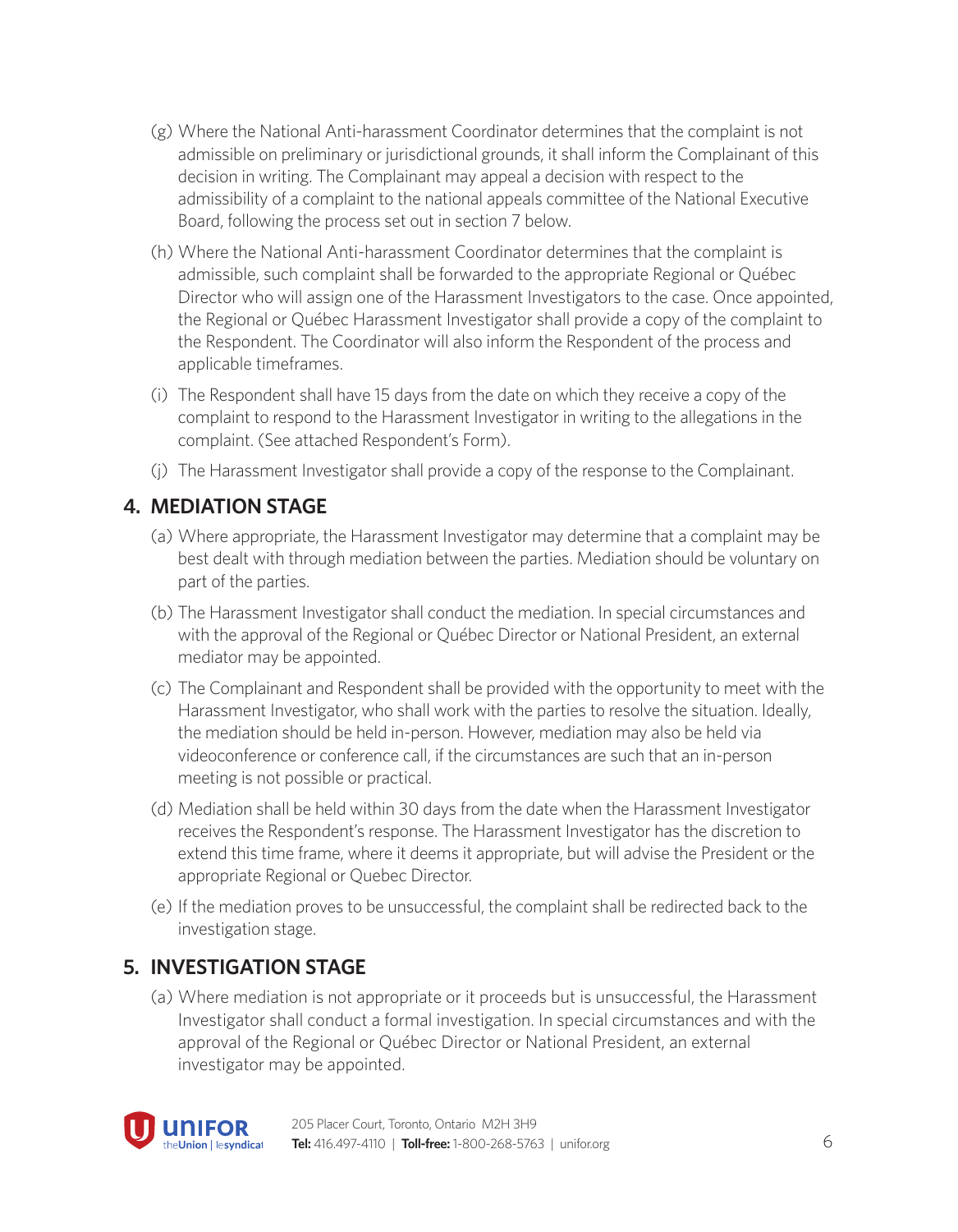- (b) The Harassment Investigator shall investigate the alleged incident(s) and interview the Complainant, the Respondent, and any relevant witnesses for both the Respondent and the Complainant.
- (c) Within 30 days of being appointed, the Harassment Investigator shall provide a draft written report of her or his findings to the Respondent and the Complainant.
- (d) Both the Respondent and the Complainant shall be given the opportunity to reply in writing to the Harassment Investigator's draft report. Their replies shall be provided to the Harassment Investigator within 15 days from the date on which they received a copy of the draft report.
- (e) After having taken into consideration any written reply, the Harassment Investigator shall produce a final written report within 15 days from receiving the Complainant's and Respondent's replies to the draft report.
- (f) The Harassment Investigator has the discretion to extend any of the timeframes under this stage, where s/he deems it appropriate, but will advise the President or the appropriate Regional or Quebec Director.

#### **6. DECISION-MAKING STAGE**

- (a) The Harassment Investigator's final report shall include a statement of her or his findings and will include discipline and other remedy where appropriate.
- (b) Possible discipline includes but is not limited to a reprimand, removal from a committee/activity, suspension from membership, expulsion or any other just and equitable disciplinary measure.
- (c) The Harassment Investigator shall forward a copy of the report to the National President or the Regional or Québec Director who shall implement the report in its totality.
- (c) A copy of the harassment investigator's final written decision shall be sent to the Complainant, the Respondent and the National Anti-harassment Coordinator.
- (d) The National President or the Regional or Québec Director shall have 30 days to implement the harassment investigator's report.

#### **7. APPEAL STAGE**

- (a) An appeal lies from a final decision of the Harassment Investigator to the National Appeals Committee of the National Executive Board.
- (b) The appeal shall be initiated through written notice filed within 30 days of the final decision of the Harassment Investigator being rendered.
- (c) The procedures to be followed at the appeal stage shall be the same as are laid out in article 18 of Unifor's Constitution, with any necessary changes being made.
- (d) There shall be no oral hearing before the National Appeals Committee of the National Executive Board, and its decision shall be final and without appeal. However, individuals have the right to file a complaint with the appropriate Federal/Provincial/Human Rights Commission/Tribunal and to seek redress under the Human Rights Code.

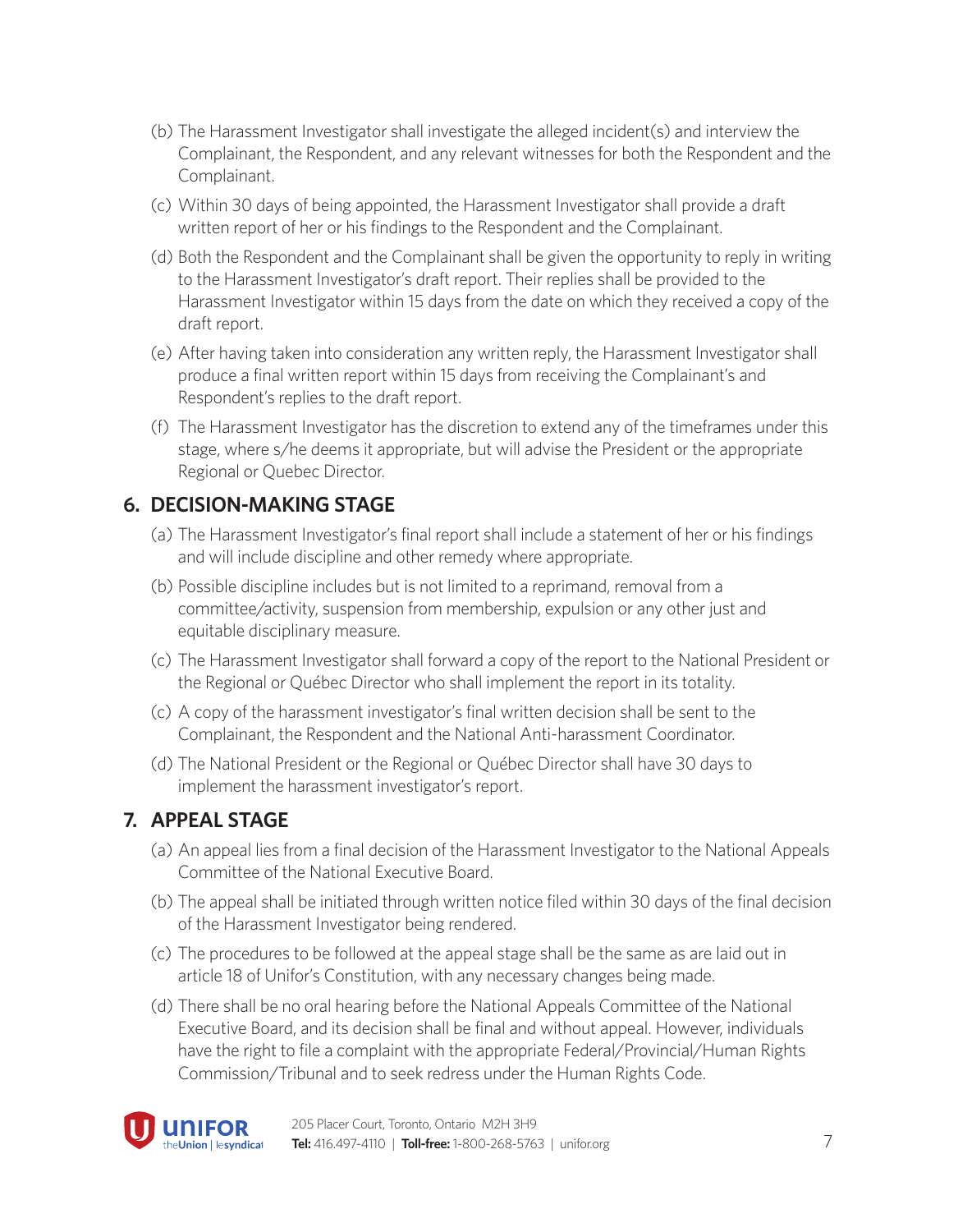### **"Unifor" Harassment at Union Events Procedure Chart**





205 Placer Court, Toronto, Ontario M2H 3H9 **Tel:** 416.497-4110 | **Toll-free:** 1-800-268-5763 | unifor.org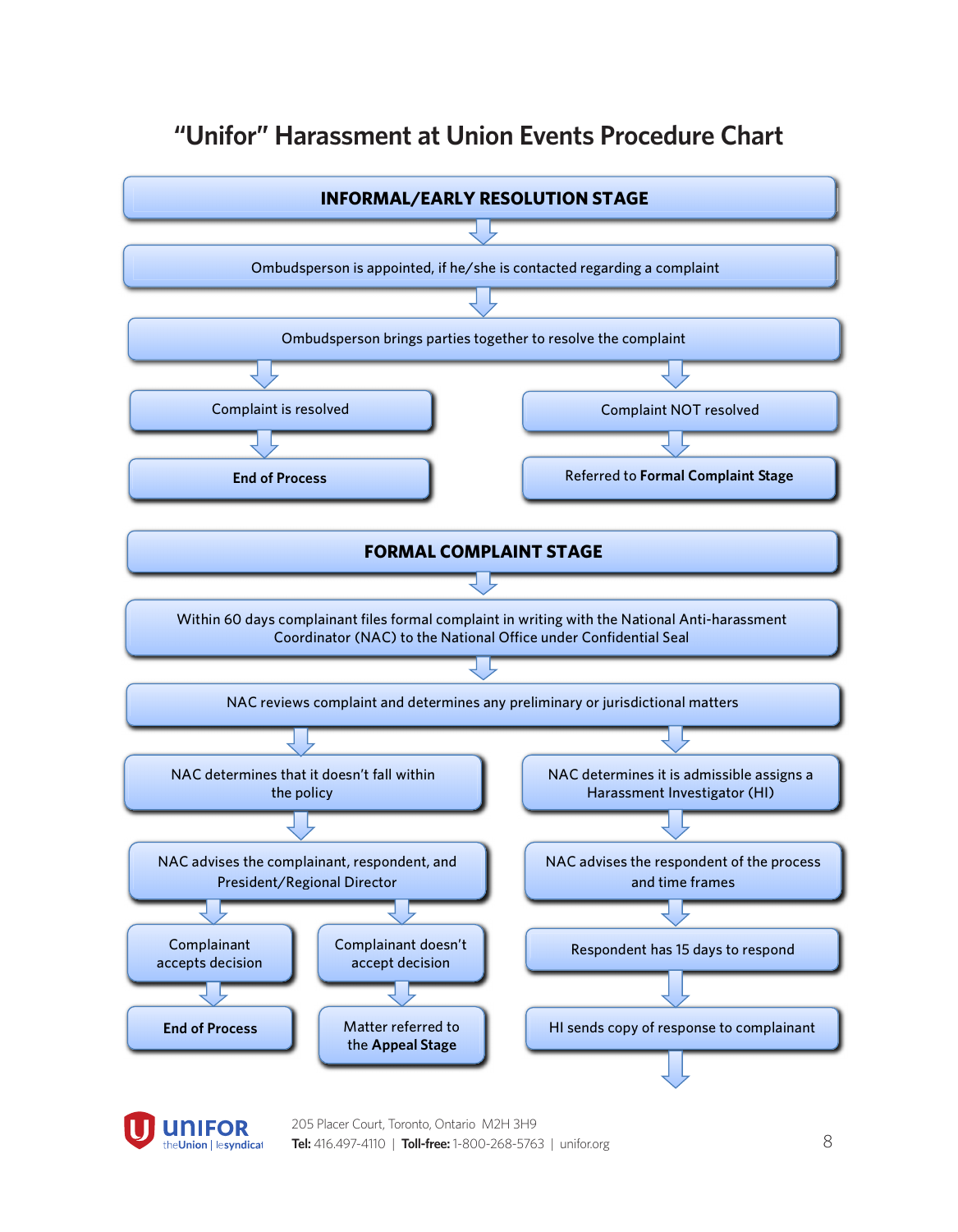